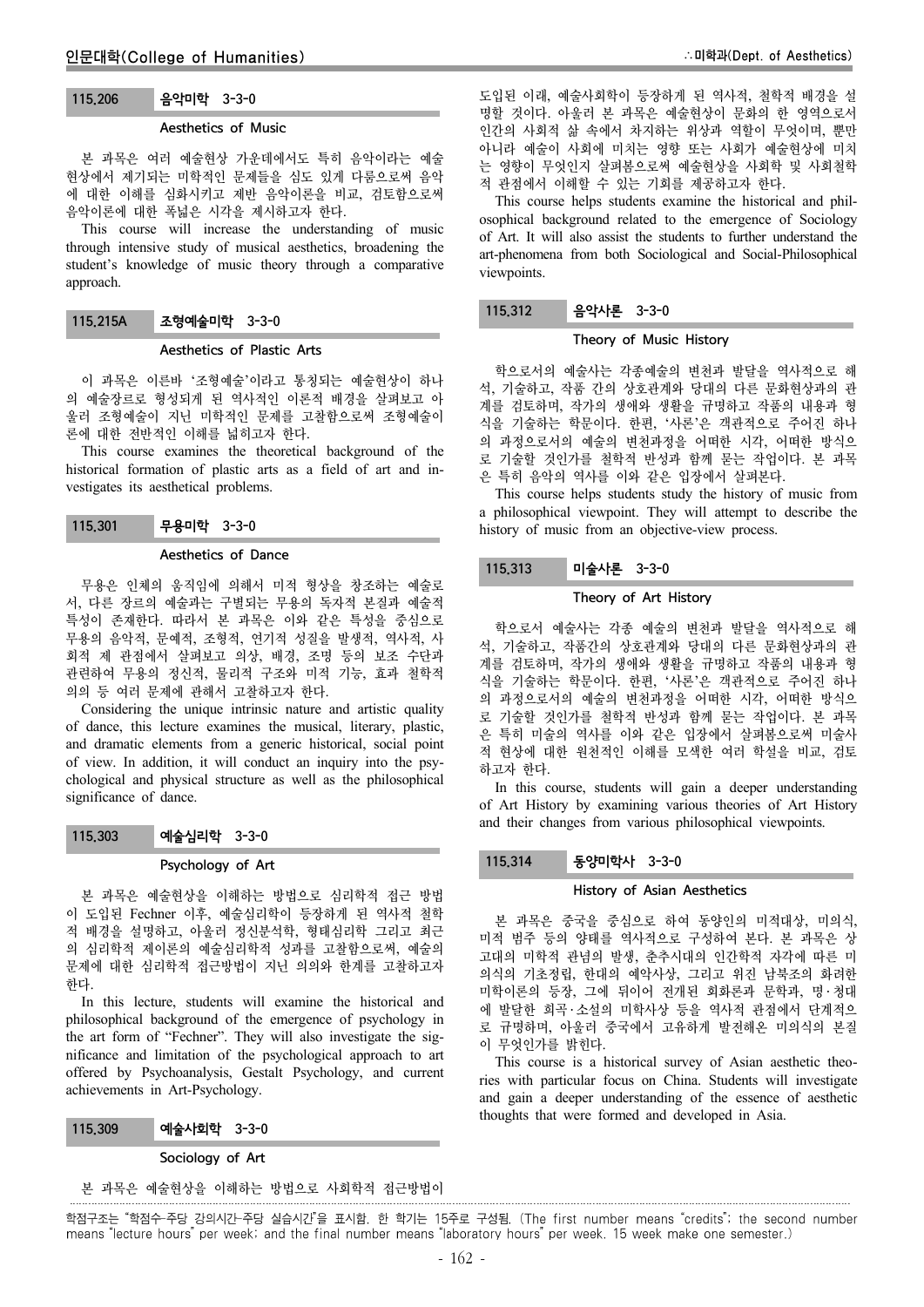## 115.317A 미와 취미론 2-2-0

## Beauty and the Theory of Taste

미학사에 있어서 18세기 영국 취미론은 매우 중요한 의의를 띠 고 있다. 고대로부터 미란 대상이 갖고 있는 성질로서 객관적인 것이었는데, 18세기 영국 취미론이 대두되면서부터 미의 주관화가 시작되었다. 미를 외부의 대상에 존재하는 것이 아니라, 외부 대상 이 촉발하는 어떤 성질에 의해 "취미"라는 마음의 능력이 작동하 여 마음 속에서 일어나는 것으로 본 취미론은, 오늘날 우리가 가 지고 있는 미는 주관적인 것이라는 생각으로 전환하게 되는 계기 를 마련하였다. 이 강좌에서는 18세기 취미론의 이론적 구조와 주 요 개념, 그리고 미학사적 의의를 취미론의 핵심적인 사상가인 샤 프츠베리, 허취슨, 흄 등의 이론을 통하여 살펴볼 것이다.

The 18th century British Theory of Taste has a very important meaning in the history of Aesthetics. It began to transform the concept of beauty from an objective quality of an object to a subjective quality in our minds. According to the theory, beauty is a product of the mind provoked by a certain quality of an object. A special capacity of the mind that is related to beauty is called "taste." In this class, we will investigate the structure of the Theory of Taste and its significance in the history of Aesthetics. We will focus on the theory of Shaftesbury, Hutcheson, and Hume.

## 115.318A 예술과 천재론 2-2-0

#### Arts and the Theory of Genius

본 강좌에서는 독일 천재론이 다루어진다. 근대 유럽에서 천재는 예술창작의 능력으로 간주된다. 왜냐하면 어떤 구체적인 법칙도 예 술창작에 적용될 수 없기 때문이다. 이런 측면에서 천재에 가장 중 요한 요소는 독창성이다. 천재의 창조적 측면은 근대 인본주의의 주 요한 특성을 나타내기에 천재론은 근대미학의 기초를 형성한다.

In the modern times of Europe, genius is above all regarded as the ability to create the fine arts. The foremost property of art is originality. Since this creative personality indicates one of the main characters of modern humanism, the theory of genius has become a elementary branch of modern Aesthetics. The lectures will be primarily centered on the classical German Theory of Genius.

### 115.333 현대미학특강 3-3-0

### Arts and the Theory of Genius

이 과목에서는 현대 미학에서 주요한 사상가들의 저작을 독해 함으로써 최신의 쟁점들과 방법론을 이해할 수 있는 기회를 제공 할 것이다. 학생들은 이 과목에서 현대 미학의 주요 쟁점들을 이해 함으로써 현대미학의 흐름과 해당 분야에서의 근대 미학 이후의 발 전 과정을 이해하여 미학에 대한 심도 있는 관점을 획득할 것이다.

In this course, students will read important works by contemporary authors to get the idea of the current issues and methods in aesthetics. Understanding the major issues in contemporary aesthetics, students will get the insight about the trends of contemporary aesthetics and the historical development of the issue in question from the modern aesthetics.

| 115,343 | 현대영미미학 3-3-0 |  |
|---------|--------------|--|
|---------|--------------|--|

### Contemporary Anglo-American Aesthetics

이 시간에는 현대 영미미학의 주요한 논점들을 강의를 통해 배 움으로써 영미미학에 대한 이해를 심화시키는 것을 목적으로 한 다. 특히 근대 영미미학으로부터 발전된 논점들이 어떠한 궤적을 그렸는가를 고찰함으로써 영미미학의 발전에 대한 전반적인 이해와 함께 영미철학과의 긴밀한 관계 또한 논의의 대상이 될 것이다.

In this course, students will gain a deeper understanding of Anglo-American aesthetics by studying its principal points. We will trace back the history of issues developed since the modern Anglo-American aesthetics to understand its general development as well as its relation to Anglo-American philosophy.

# 115.344 현대독일미학 3-3-0

### Contemporary German Aesthetics

이 시간에는 현대 독일미학의 주요한 논점들을 강의를 통해 배 움으로써 독일미학에 대한 이해를 심화시키는 것을 목적으로 한 다. 특히 근대 독일미학으로부터 발전된 논점들이 어떠한 궤적을 그렸는가를 고찰함으로써 독일미학의 발전에 대한 전반적인 이해와 함께 독일철학과의 긴밀한 관계 또한 논의의 대상이 될 것이다.

This course will deepen the understanding of German aesthetics by studying the principal points of contemporary German aesthetics. A special consideration will be given to the traces of issues that have developed since modern German aesthetics. Thus, the student will gain a general understanding on the development of German aesthetics and be able to discuss it in relation to German Philosophy.

## 115.402 영상미학 3-3-0

#### Aesthetics of Film

현대의 문화현상 일반에 있어서 영상예술은 광범위한 영향력을 갖게 되었다. 영상예술은 짧은 역사에도 불구하고 현대예술에 있 어 중요한 하나의 경향이 되었기 때문에, 그에 대한 학문적인 분 석 작업과 이론화가 요구되는 시점에 이르렀다. 이에 본 과목은 현대 예술에서 영상예술의 등장과 발전과정에 대한 고찰을 통해 영상예술의 성격에 대한 이해를 도모하고 영상예술에서 제기되는 미학적인 제반 문제를 면밀히 고찰하고자 한다.

In this course, students will further investigate into the principal aesthetic problem within film. They will also study the appearance and development of the film within the contemporary art.

## 115.407 연극미학 3-3-0

### Aesthetics of Theatre

고대 희랍시대부터 연극은 인간의 중요한 예술 행위 중 하나였으 며 예술사의 각 단계를 통해 특징적인 변화의 단계를 거쳐 왔다. 이 에 본 과목은 연극이 지닌 특수한 미학적인 문제를 고찰함으로써 연 극에 대한 보다 체계적인 미학적 관점을 형성시키고자 한다.

In this course, the concepts of theatre aesthetics as well as its aesthetic thoughts and its relation to human nature will be surveyed. This will enable the students to gain a deeper understanding of the important, founding problems and methods in the aesthetics of theatre.

### 115.409A 동양미학연습 3-3-0

### Seminar in Asian Aesthetics

이 과목은 유교, 불교, 도가에서의 예술사상이 어떻게 형성되었 으며, 이러한 형성과정을 통하여 등장한 각각의 예술사상이 무엇 인지를 고찰함으로써, 우선 중국예술사상의 기초 개념을 검토하고